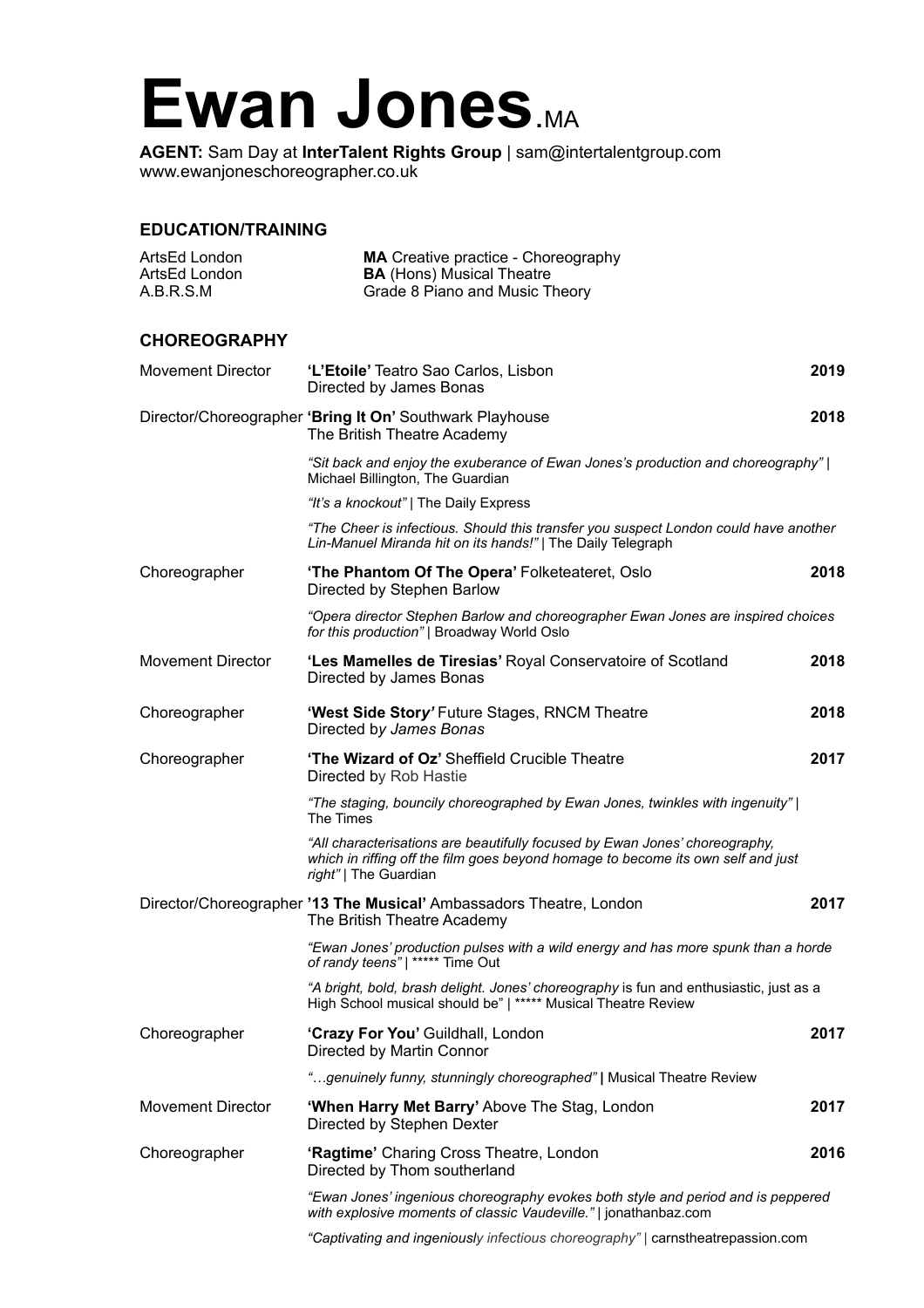| Choreographer  | 'What I Go To School For - The Busted Musical' YMT:UK, Brighton<br>Directed by Stephen Dexter                           | 2016 |
|----------------|-------------------------------------------------------------------------------------------------------------------------|------|
|                | Director/Choreographer 'The Three Little Pigs' UK Tour<br>Kenny Wax Entertainment                                       | 2016 |
| Choreographer  | 'Travels With My Aunt' Chichester Festival 2016, Minerva Theatre<br>Directed by Christopher Luscombe                    | 2016 |
|                | "fleet-of-foot ensemble capturing the vitality and innocence of the sixties"  <br>**** The Telegraph                    |      |
|                | "Inspired choreography by Ewan Jones"   Susan Elkin                                                                     |      |
|                | Choreographer (Opera) 'Ariodante' International Handel Festival, Britten Theatre<br>Directed by James Bonas             | 2016 |
| Choreographer  | 'The Three Little Pigs' Palace Theatre, London/International tour<br>Kenny Wax Entertainment, Directed by Anthony Drewe | 2015 |
|                | "Ewan Jones' choreography is superb"   **** Broadwayworld.com                                                           |      |
|                | "Jones' choreography is a delight"   **** The Stage                                                                     |      |
|                | Choreographer (Opera) 'The Tales of Hoffman' English Touring Opera<br>Directed by James Bonas                           | 2015 |
| Choreographer  | 'Elegies for Angels, Punks and Raging Queens' Criterion Theatre<br>Directed by Stephen Whitson                          | 2015 |
| Choreographer  | 'The Phantom Of The Opera' Teatrul National, Bucharest<br>Directed by Stephen Barlow                                    | 2015 |
|                | Choreographer (Opera) 'Giove in Argo' International Handel Festival, Britten Theatre<br>Directed by James Bonas         | 2015 |
|                | "Artfully choreographed"   **** The Times                                                                               |      |
| Choreographer  | 'The Three Billy Goats Gruff' SRT, Singapore<br>Directed by Anthony Drewe                                               | 2015 |
|                | "Dynamic choreography"   Straits Times                                                                                  |      |
| Choreographer  | 'Altar Boyz' Greenwich Theatre<br>Directed by Steven Dexter                                                             | 2014 |
|                | "top notch choreography from Ewan Jones"   ***** What's On Stage                                                        |      |
| Choreographer  | 'Ha Ha Hoods!' UK Tour, Jamie Wilson Productions<br>Directed by Ben Langley                                             | 2014 |
|                | Choreographer (Opera) 'Vert Vert' Garsington Opera, Wormsley<br>Directed by Martin Duncan                               | 2014 |
|                | "some of the most brilliant movement direction I've ever seen."   The Independent                                       |      |
|                | " Ewan Jones's dazzling choreography"   What's On Stage                                                                 |      |
| Choreographer. | 'Cinderella' UK Productions, Mansfield Palace Theatre<br>Directed by Andrew Ryan                                        | 2013 |
|                | Choreographer (Opera) 'L'enfant et les sortileges' RCM, Britten Theatre, London<br>Directed by James Bonas              | 2013 |
| Choreographer  | 'The Mikado' Co-Opera Co. Hackney Empire/UK tour<br>Directed by James Bonas                                             | 2013 |
|                | Director/Choreographer 'The Three Little Pigs - Mandarin' SRT, Singapore<br><b>Singapore Repertory Theatre</b>          | 2013 |
| Choreographer  | 'Goldilocks And The Three Bears' SRT, Singapore<br>Directed by Anthony Drewe                                            | 2013 |
| Choreographer  | 'The Dreaming' The Rose Theatre, Kingston.<br>Directed by Jeremy James Taylor & Russell Labey                           | 2013 |
| Choreographer  | 'Snow White And The Seven Dwarfs' UK Productions<br>Directed by Andrew Ryan                                             | 2012 |